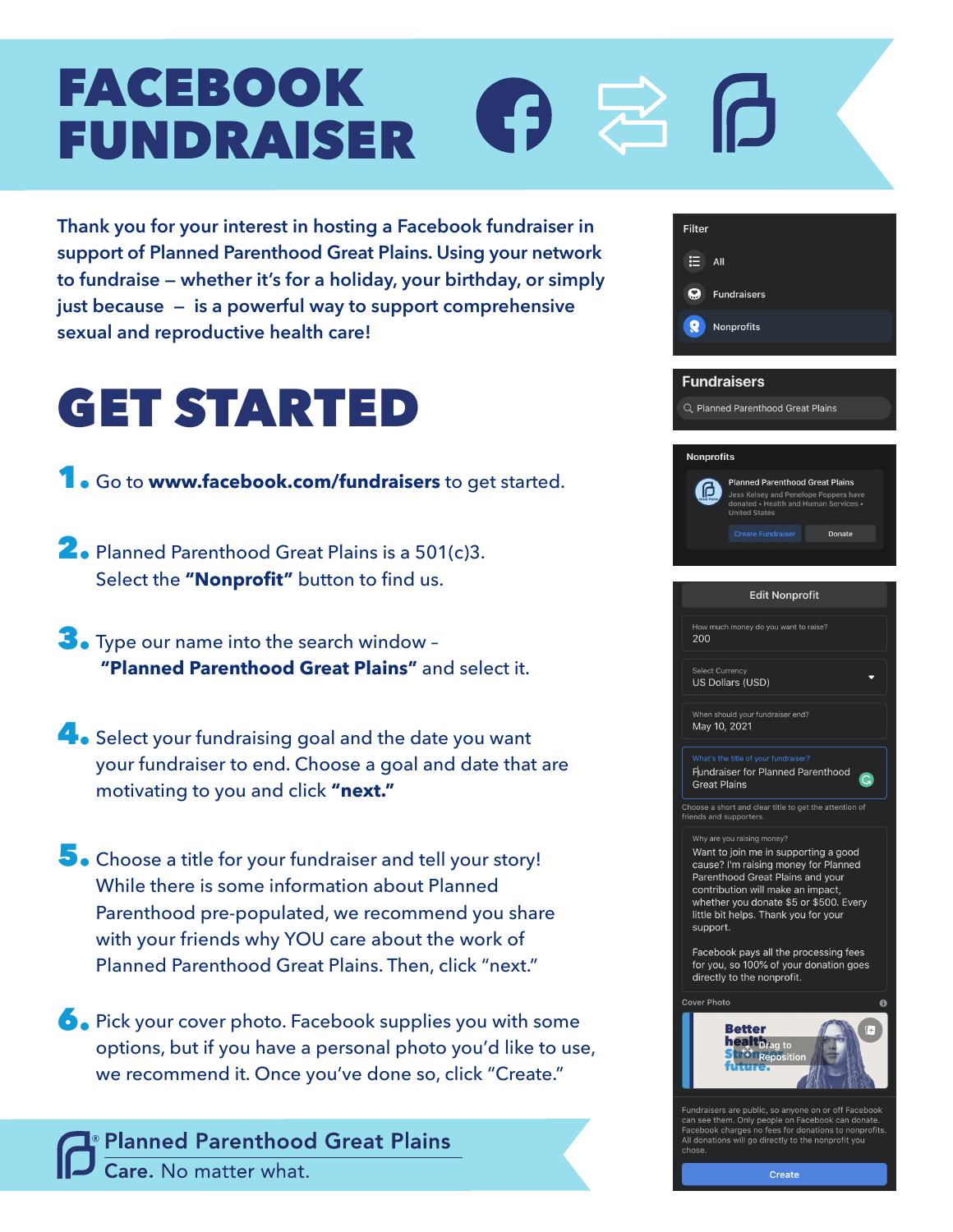## PROMOTE YOUR FUNDRAISER

#### **Now that your Facebook fundraiser is live, try these ideas to make sure it will be successful.**

- Consider seeding your fundraiser by beginning with a gift from yourself. This can get the momentum going.
- Add a free action as an option: not everyone will be able to donate and that is okay! If you set your fundraiser up an option to share, it will get more attention and traction than if the people who didn't donate did nothing at all.

#### **• Try this wording:**

"It's my birthday and I challenge you to help me ensure everyone has access to low-cost reproductive health care in our city by doing one or both of these things:

#### **1)** Donate  *AND/OR*

**2)** Share this post!"

- **Post often and share updates often to keep your friends engaged and your fundraising** going. More activity means the Facebook algorithm will show your fundraiser to more people!
- Track and share progress to your goals by creating milestones within your overarching fundraising goal. For example, when you get halfway, post a video of yourself singing a song, doing some push-ups, or dancing.
- Thank everyone in as timely a manner as possible who contributes with a personal message. We recommend doing this publicly to inspire support from others, but you can always write a private note too.
- Consider reaching out to people outside of Facebook asking for their support of your fundraiser. You can send a personal email, make a phone call, or send a text message.